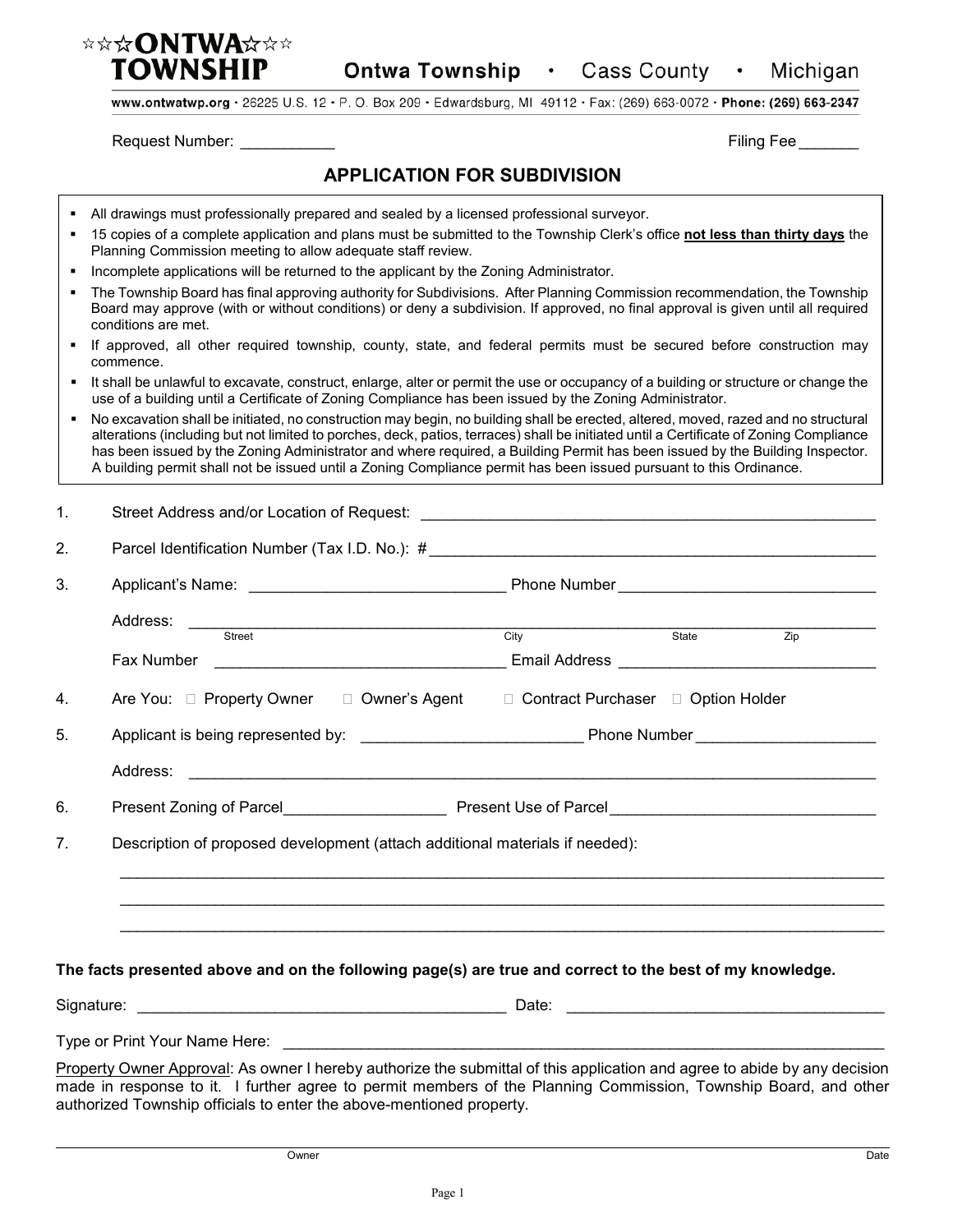**Step 1. Pre Plat Discussion.** Pursuant to Section 3.2 of the Subdivision Ordinance, prior to the preparation of a preliminary plat, there should take place a Pre Plat discussion meeting between the applicant and the Planning Commission, though it is not required. The following materials are required for a Pre Plat discussion:

- 1. Several copies of a sketch, to scale, indicating the general location and configuration of the property to be divided; the alignment of streets and lots; and the relationship of the proposed plat to adjacent streets and neighboring properties.
- 2. A statement indicating how sanitary sewer service and water service will be provided.

Date of Pre Plat Discussion:

OPTIONAL: As applicant, I choose to waive the opportunity to participate in a Pre Plat Discussion

Owner **Date of the Contract of the Contract of the Contract of the Contract of the Contract of the Date of the Date of the Date of the Contract of the Contract of the Contract of the Contract of the Contract of the Contrac** 

**Step 2. Preliminary Plat Plan Checklist.** Pursuant to Article IV of the Subdivision Ordinance, the following items are required to be on the drawing to in order for the Township to consider the Preliminary Plat Plan. Please go over this checklist with the Zoning Administrator before presenting to the Planning Commission.

|    |                                                                                                                                                                                                               | <b>INITIAL</b> |
|----|---------------------------------------------------------------------------------------------------------------------------------------------------------------------------------------------------------------|----------------|
| 1. | The name of the plan; the name and address of the proprietor; the name, address and seal<br>of the surveyor; and a description of the property to be subdivided.                                              |                |
| 2. | A key map showing the location and position of the property and its relationship to surrounding<br>streets and the surrounding area including existing zoning of abutting areas.                              |                |
| 3. | North arrow, scale, contour interval, and legend when appropriate.                                                                                                                                            |                |
| 4. | Contour elevations adjusted to USGS datum at not more than five (5) foot intervals.                                                                                                                           |                |
| 5. | Where appropriate, established flood plain contours and elevations adjusted to USGS datum.                                                                                                                    |                |
| 6. | The location of all existing streets, lots, plats, public utilities, drains, streams<br>or bodies of water on/or abutting the property.                                                                       |                |
| 7. | The outlines, intended layout, and intended use of the entire property owned or represented<br>by the proprietor. The following shall be included:                                                            |                |
|    | Street and stub street right-of-way -- location, width and curve radii.<br>$\bullet$                                                                                                                          |                |
|    | Proposed street names.<br>$\bullet$                                                                                                                                                                           |                |
|    | Lot lines, lot line dimensions to the nearest foot, lot and block numbers, and lot areas<br>to the nearest one hundred (100) square feet.                                                                     |                |
| 8. | The location and dimensions of all existing or proposed easements or reserve strips, including<br>electrical and telephone easements.                                                                         |                |
| 9. | The locations and tentative sizes of proposed sanitary sewers, storm sewers and catch basins,<br>water mains, culverts, bridges, ponding areas, ponds, lagoons, slips, waterways, lakes,<br>bays, and canals. |                |
|    | 10. Statements regarding:                                                                                                                                                                                     |                |
|    | Intent to utilize private or public water and sanitary sewage facilities.<br>$\bullet$                                                                                                                        |                |
|    | Zoning and lot size requirements.<br>$\bullet$                                                                                                                                                                |                |
|    | Zoning requirements for front, side and rear yards.<br>$\bullet$                                                                                                                                              |                |
|    | Size and type of street in accord with Cass County Road Commission standards.<br>$\bullet$                                                                                                                    |                |
|    | Intent to install gas, sidewalks, street lights, and shade trees.                                                                                                                                             |                |
|    | Use of waterways, rivers, streams, creeks, lakes or ponds.                                                                                                                                                    |                |
|    | 11. The location and depth of soil boring tests and/or the location of percolation test<br>holes where public sanitary sewer is not available for use.                                                        |                |